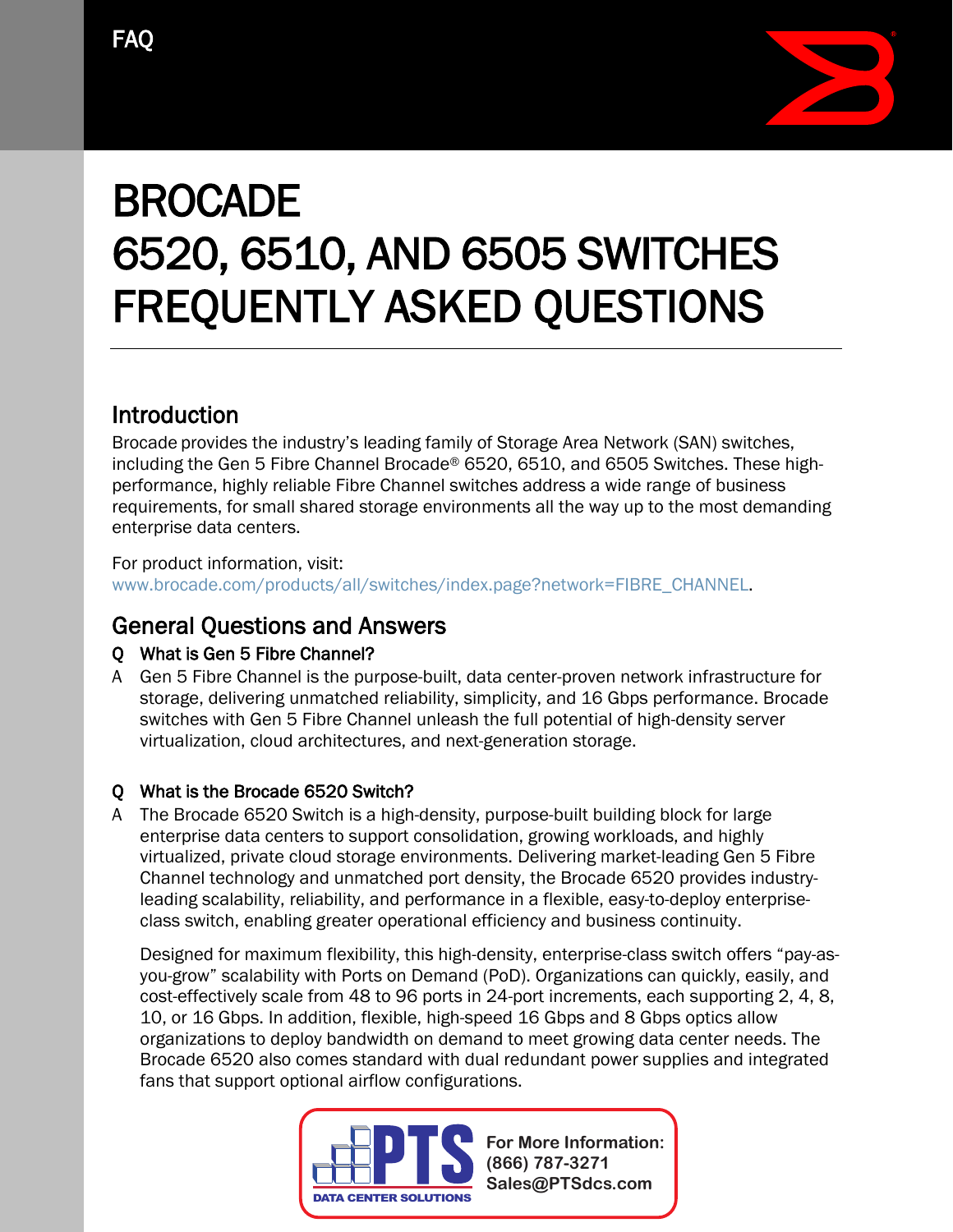#### Q What is the Brocade 6510 Switch?

A The Brocade 6510 is a high-performance, enterprise-class switch that meets the demands of hyper-scale, private cloud storage environments by delivering marketleading Gen 5 Fibre Channel technology and capabilities that support highly virtualized environments. Designed to enable maximum flexibility and reliability, the Brocade 6510 Switch offers "pay-as-you-grow" scalability with Ports on Demand (PoD). Organizations can quickly, easily, and cost-effectively scale from 24 to 48 ports in 12-port increments, each supporting 2, 4, 8, 10, or 16 Gbps in an efficiently designed 1U package. In addition, flexible, high-speed 16 Gbps and 8 Gbps optics allow organizations to deploy bandwidth on demand to meet growing data center needs. The Brocade 6510 comes standard with dual redundant power supplies and integrated fans that support optional airflow configurations.

#### Q What is the Brocade 6505 Switch?

A The Brocade 6505 Switch with Gen 5 Fibre Channel provides exceptional price/performance value, combining flexibility, simplicity, and enterprise-class functionality in an entry-level switch. Designed to enable maximum flexibility and reliability, the Brocade 6505 enables fast, easy, and cost-effective scaling from 12 to 24 ports using Ports on Demand (PoD) capabilities, and supports 2, 4, 8, or 16 Gbps speeds in an efficiently designed 1U package. The Brocade 6505 comes standard with a single power supply and integrated fans. A second, optional power supply provides additional redundancy for increased resiliency.

#### Q What distinguishes Brocade 6520, 6510, and 6505 Switches from other Brocade switches?

A Brocade 6520, 6510, and 6505 Switches with Gen 5 Fibre Channel are designed to unleash the full potential of private cloud storage and virtualization. With unmatched scalability, reliability, functionality, and 16 Gbps performance, Brocade 6520, 6510, and 6505 Switches are the strategic platforms for transforming current SAN fabrics into cloud-optimized SANs. These switches are designed to increase business agility while providing non-stop access to information and reducing infrastructure and administrative costs. The capabilities of these switches yield 40 percent higher performance compared to 10 Gigabit Ethernet (GbE) alternatives at a similar cost.

See the table below for a detailed comparison of these switches.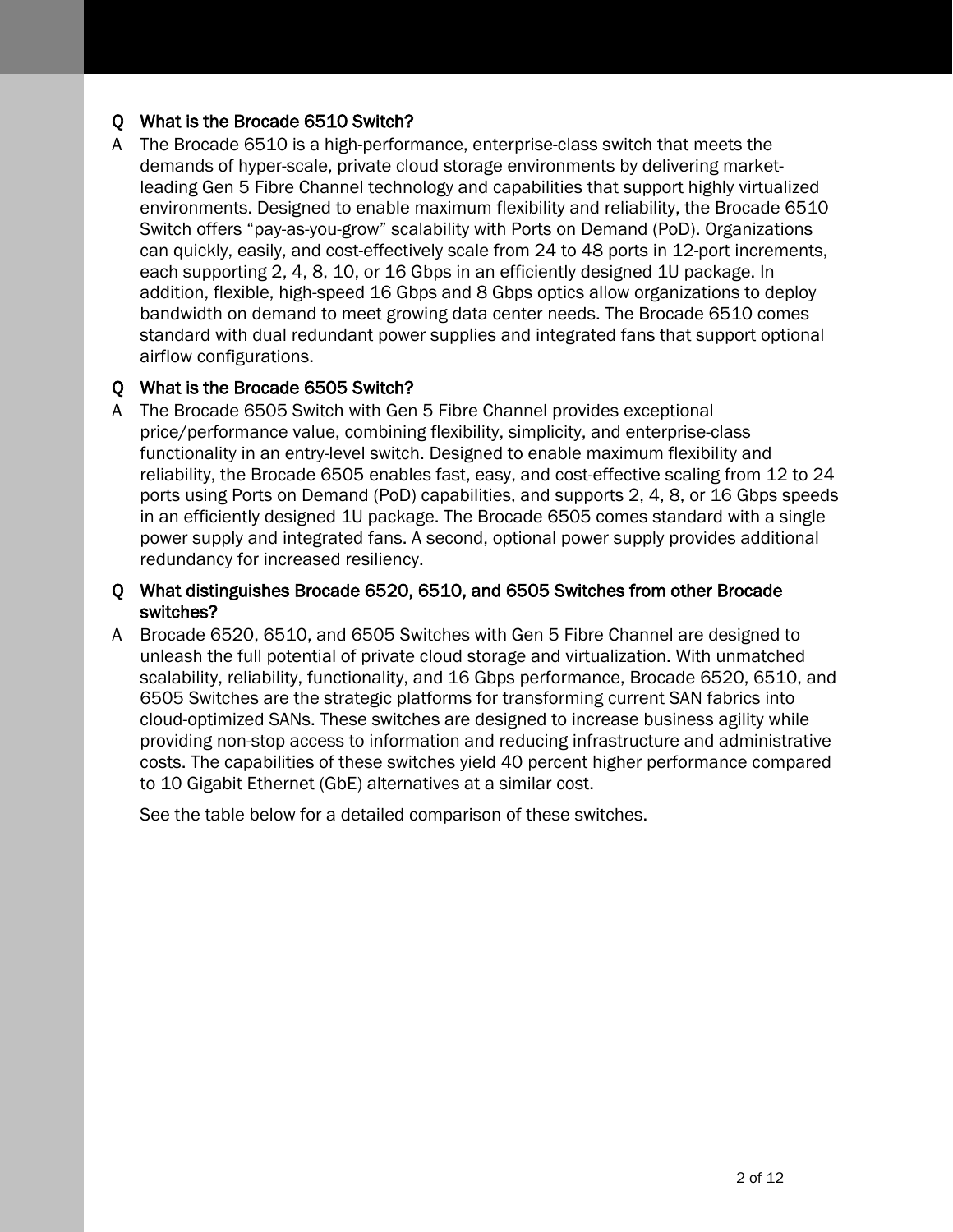### A Comparison of Brocade Fibre Channel Switches

|                                                                                                                           | <b>Brocade</b><br>6520 with Gen 5             | <b>Brocade</b><br>5300  | <b>Brocade</b><br>6510 with Gen 5             | <b>Brocade</b><br>5100  | <b>Brocade</b><br>6505 with Gen 5                             | <b>Brocade</b><br>300                             |
|---------------------------------------------------------------------------------------------------------------------------|-----------------------------------------------|-------------------------|-----------------------------------------------|-------------------------|---------------------------------------------------------------|---------------------------------------------------|
|                                                                                                                           | <b>Fibre Channel</b>                          |                         | <b>Fibre Channel</b>                          |                         | <b>Fibre Channel</b>                                          |                                                   |
| Port<br>Configurations                                                                                                    | 48, 72, 96 ports                              | 48, 64, 80 ports        | 24, 36, 48 ports                              | 24, 32, 40 ports        | 12, 24 ports                                                  | 8, 16, 24 ports                                   |
| <b>Supported Port</b><br>Speeds                                                                                           | 2, 4, 8, 10, 16 Gbps                          | $1, 2, 4, 8$ Gbps       | 2, 4, 8, 10, 16 Gbps                          | $1, 2, 4, 8$ Gbps       | 2, 4, 8, 16 Gbps                                              | $1, 2, 4, 8$ Gbps                                 |
| <b>Total Bandwidth</b>                                                                                                    | 1536 Gbps                                     | 640 Gbps                | 768 Gbps                                      | 320 Gbps                | 384 Gbps                                                      | 192 Gbps                                          |
| <b>ISL Trunking</b><br>Bandwidth                                                                                          | 128 Gbps                                      | 64 Gbps                 | 128 Gbps                                      | 64 Gbps                 | 128 Gbps                                                      | 64 Gbps                                           |
| <b>Power Supply</b>                                                                                                       | Dual, hot-<br>swappable                       | Dual, hot-<br>swappable | Dual, hot-<br>swappable                       | Dual, hot-<br>swappable | Single, hot-<br>swappable,<br>optional second<br>power supply | Single, fixed                                     |
| Airflow                                                                                                                   | Front-to-back and<br>back-to-front<br>options | Back-to-front           | Front-to-back and<br>back-to-front<br>options | Back-to-front           | Back-to-front                                                 | Back-to-front                                     |
| <b>Energy Efficiency</b>                                                                                                  | 0.30 watts/Gbps                               | 0.43 watts/Gbps         | 0.14 watts/Gbps                               | 0.28 watts/Gbps         | 0.14 watts/Gbps                                               | 0.30 watts/Gbps                                   |
| <b>Brocade</b><br>ClearLink<br>Diagnostic Ports<br>(D_Ports)                                                              | Yes                                           | <b>No</b>               | <b>Yes</b>                                    | <b>No</b>               | Yes                                                           | <b>No</b>                                         |
| In-flight<br>Encryption and<br>Compression                                                                                | Yes                                           | $\overline{N}$          | Yes                                           | $\overline{N}$          | $\overline{N}$                                                | $\overline{N}$                                    |
| 10 Gbps Native<br><b>Fibre Channel</b>                                                                                    | Yes                                           | <b>No</b>               | <b>Yes</b>                                    | <b>No</b>               | <b>No</b>                                                     | <b>No</b>                                         |
| <b>Forward Error</b><br>Correction (FEC)                                                                                  | Yes                                           | $\overline{N}$          | Yes                                           | N <sub>o</sub>          | Yes                                                           | $\overline{N}$                                    |
| ASIC-Enabled<br><b>Buffer Credit Loss</b><br>Detection and<br>Automatic<br>Recovery at<br><b>Virtual Channel</b><br>Level | Yes                                           | <b>No</b>               | Yes                                           | No                      | Yes                                                           | <b>No</b>                                         |
| Concurrent<br>Support for Top<br>Talkers and Fibre<br><b>Channel Routing</b>                                              | Yes                                           | $\overline{N}$          | <b>Yes</b>                                    | $\overline{N}$          | No support for<br><b>Fibre Channel</b><br>routing             | No support for<br><b>Fibre Channel</b><br>routing |
| E_Port Top<br><b>Talkers</b>                                                                                              | Yes                                           | $\overline{N}$          | Yes                                           | N <sub>o</sub>          | Yes                                                           | <b>No</b>                                         |

#### Benefits of Gen 5 Fibre Channel Technology

| Feature                               | Condor <sub>3</sub> | Condor <sub>2</sub> | <b>Benefits</b>                                                                                                                            |
|---------------------------------------|---------------------|---------------------|--------------------------------------------------------------------------------------------------------------------------------------------|
| More Buffers per ASIC                 | 8192                | 2048                | Congestion avoidance, better performance                                                                                                   |
| Monitoring/Diagnostic<br>Enhancements | Yes                 | Partial             | Avoid fabric problems                                                                                                                      |
| <b>Forward Error Correction</b>       | Yes                 | N <sub>o</sub>      | Automatic recovery of transmission errors<br>enhances reliability of transmission, which<br>results in higher availability and performance |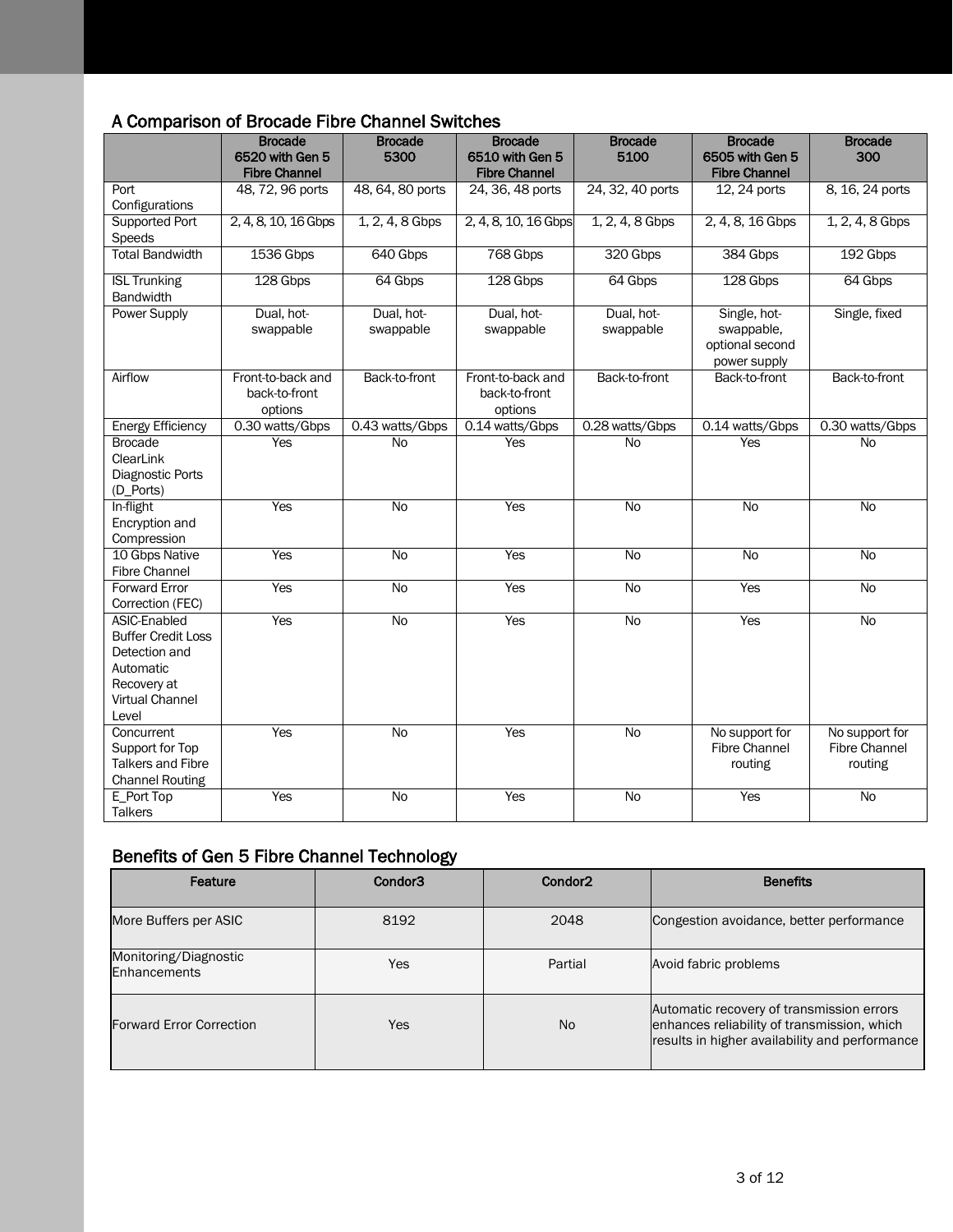| In-flight Encryption/Compression*                                                                      | Yes        | No. | Secure ISL connectivity and compression of<br>ISL traffic for bandwidth optimization                                                                                       |
|--------------------------------------------------------------------------------------------------------|------------|-----|----------------------------------------------------------------------------------------------------------------------------------------------------------------------------|
| 10 Gbps Native Fibre Channel*                                                                          | Yes        | No. | Ability to configure any Condor3 port as<br>10 Gbps Fibre Channel eliminates the need<br>for specialized ports for optical MAN<br>(10 Gbps DWDM) connectivity              |
| <b>ASIC-Enabled Buffer Credit Loss</b><br>Detection and Automatic<br>Recovery at Virtual Channel Level | <b>Yes</b> | No. | Ensures application availability and<br>performance by automatically recovering lost<br>buffer credits without requiring any upfront<br>configuration or user intervention |
| Auto Link Tuning for Backend<br>Ports                                                                  | <b>Yes</b> | No. | Optimizes the link automatically                                                                                                                                           |
| E_Port Top Talkers and<br><b>Concurrency with Fibre Channel</b><br>Routing                             | <b>Yes</b> | No. | Monitors top bandwidth-consuming flows in<br>real time on each individual ISL and EX_Ports                                                                                 |

*\*Not supported on the Brocade 6505.*

# The Future of Fibre Channel Technology<br>Q Is Fibre Channel still the best infrastructure for data center storage?

A Networks need to evolve in order to support the growing demands of highly virtualized environments and cloud architectures. Today, Fibre Channel is the de facto standard for storage networking in the data center. The introduction of Gen 5 Fibre Channel extends the life of this robust, reliable, and high-performance technology. Gen 5 Fibre Channel is the purpose-built, data center-proven network infrastructure for storage, delivering unmatched reliability, simplicity, and 16 Gbps performance. Brocade switches with Gen 5 Fibre Channel unleash the full potential of high-density server virtualization, cloud architectures, and next-generation storage. This enables organizations to continue leveraging their existing IT investments as they solve their most difficult business challenges.

#### Q What is the future of Fibre Channel technology in the data center?

A Fibre Channel will continue to play a vital role in the data center of the future. Its robust capabilities make it the technology of choice today and the de facto storage networking standard for mission-critical workloads and highly virtualized environments. Fibre Channel continues to exhibit unprecedented growth, driven by server virtualization and SSD storage adoption. These trends are making the transition to Gen 5 Fibre Channel impossible to ignore for data center IT management. Dell'Oro Group forecasts 16 Gbps Fibre Channel port shipments will exceed 8 Gbps Fibre Channel by mid-2013, a much faster pace than what was seen during the 4 Gbps to 8 Gbps transition.

Approximately 80 percent of Brocade customers expect to maintain or increase Fibre Channel spending over the next three years. These organizations must be able to leverage those investments for the long term as they face new business demands. As the leader in Fibre Channel solutions, Brocade continues to invest heavily in R&D, along with its broad ecosystem of industry partners.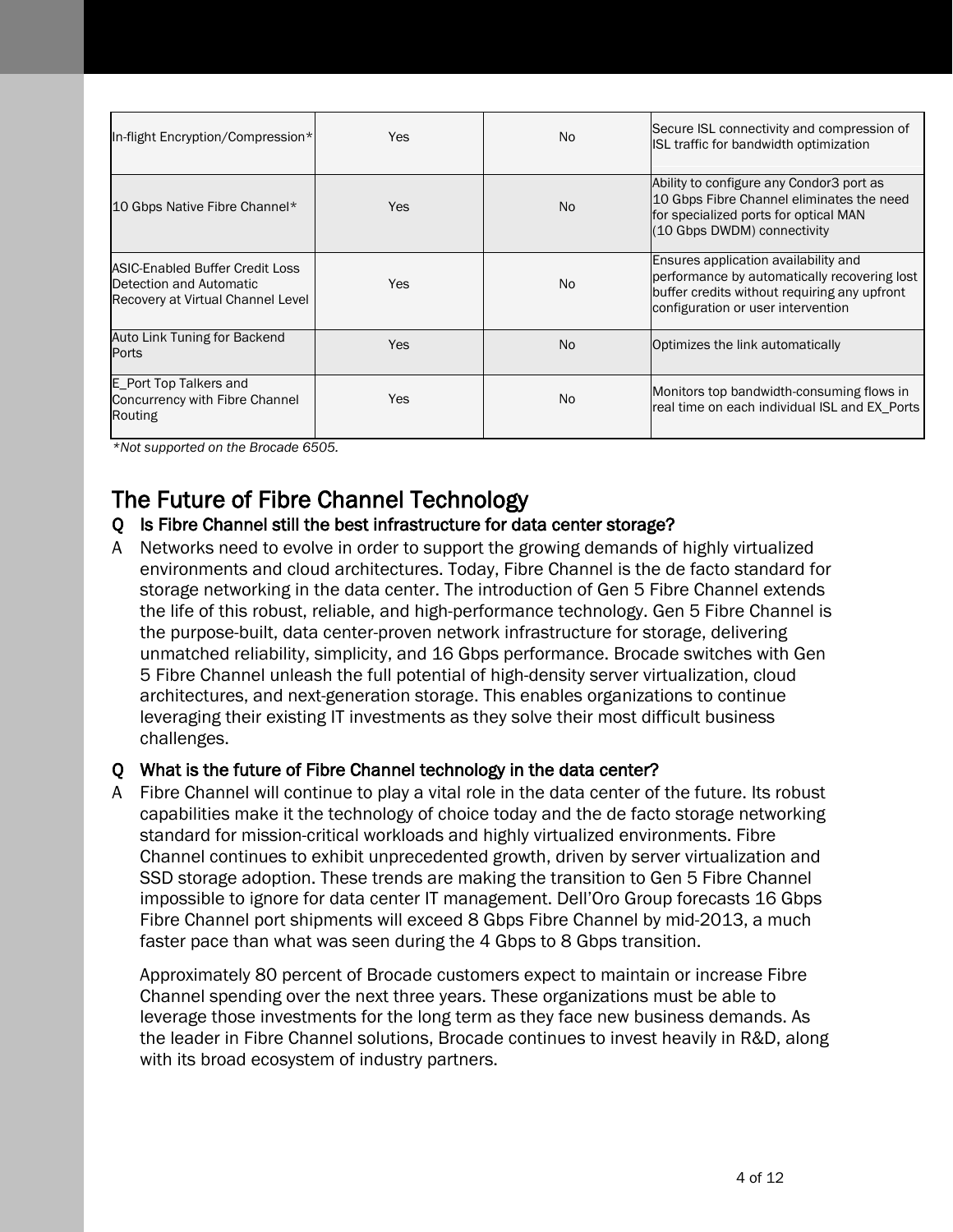#### Q Is Fibre Channel better than Fibre Channel over Ethernet (FCoE), iSCSI, or NAS for storage networks and clouds?

A All of these technologies have value for specific use cases. But when it comes to the elevated demands of virtualization and cloud-based architectures, only Fibre Channel is the proven and trusted networking technology that meets the stringent requirements for zero-data loss and flow control with enterprise-class, mission-critical storage applications. Robust Fibre Channel infrastructures are specifically built for the reliability and performance that data centers demand.

#### Q What value does 16 Gbps port speed provide when I currently have sufficient bandwidth at 4/8 Gbps?

A High-performance, highly reliable Gen 5 Fibre Channel solutions provide the ideal networking infrastructure to accommodate the growing workloads and transformational changes in storage environments. No other technology is currently capable of supporting the highly demanding requirements associated with growing virtualized and private cloud infrastructures.

Emerging and evolving critical workloads and higher-density virtualization are continuing to push the limits of SAN infrastructure. In addition, with new technologies such as Solid State Drives (SSD), the focus is shifting from storage to interconnect. This trend is driving ever-higher I/O and bandwidth requirements, shortening the time horizon when speeds beyond 8 Gbps are needed. Brocade 6520, 6510, and 6505 Switches feature industryleading Gen 5 Fibre Channel performance; 420 million frames-per-second switching; and 1536 Gbps, 768 Gbps, or 384 Gbps switch bandwidth to address these next-generation I/O- and bandwidth-intensive applications.

In addition, Gen 5 Fibre Channel platforms and Brocade Fabric  $OS^{\circ}$  (FOS) 7.0 or higher introduce functionality—such as Brocade Fabric Vision technology, which includes Brocade ClearLink Diagnostics and Forward Error Correction (FEC), as well as Dynamic Fabric Provisioning (DFP), Buffer Credit Recovery, and in-flight compression and encryption\*—to reduce operational costs and complexity, and improve the reliability and availability of a fabric.

*\*In-flight compression and encryption are not supported on the Brocade 6505.*

- Q What Brocade Global Services offerings are available for Brocade 6520, 6510, and 6505 Switches?
- A Brocade offers assessment, design, implementation, and Brocade Resident Consultant services as well as Brocade Technical Support for Brocade 6520, 6510, and 6505 Switches.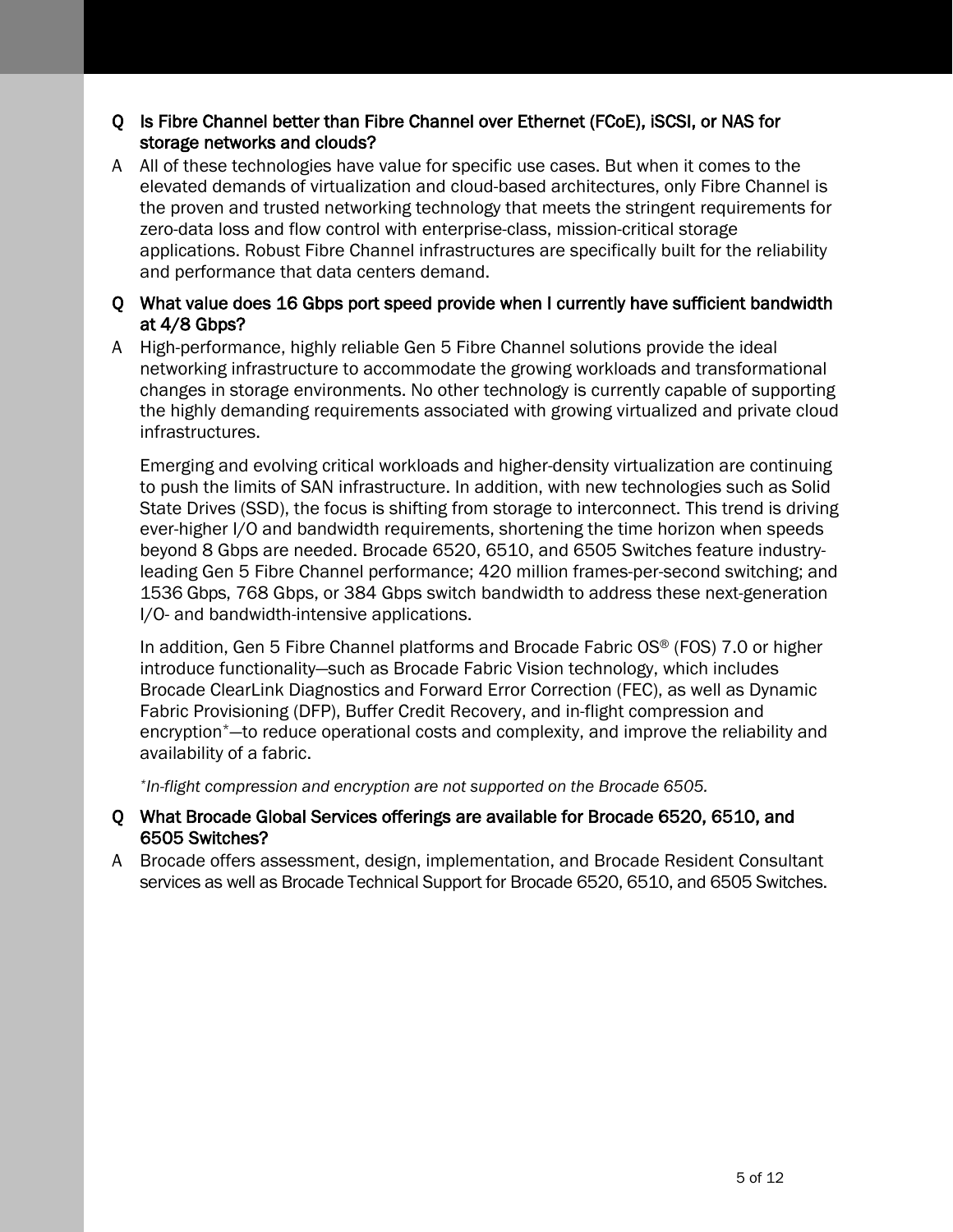# New Features

#### Q What is Brocade Fabric Vision technology?

A Brocade Fabric Vision technology is an advanced hardware and software architecture that combines capabilities from the Brocade Condor3 ASIC, Brocade FOS, and Brocade Network Advisor to help administrators address problems before they impact operations, accelerate new application deployments, and dramatically reduce operational costs.

Fabric Vision technology provides unprecedented visibility and insight across the storage network through innovative diagnostic, monitoring, and management technology.

#### Q What are the advantages of Brocade Fabric Vision technology?

A Brocade Fabric Vision technology maximizes uptime, simplifies SAN management, and provides unprecedented visibility and insight across the storage network. Offering innovative diagnostic, monitoring, and management capabilities, Fabric Vision technology helps administrators avoid problems, maximize application performance, and dramatically reduce operational costs. For more information about Fabric Vision technology, visit www.brocade.com/FabricVision.

#### Q What is Brocade ClearLink Diagnostics?

A The Brocade ClearLink Diagnostics tool, a patent-pending technology, leverages Brocade ClearLink Diagnostic Port (D\_Port) mode to ensure optical and signal integrity for Gen 5 Fibre Channel optics and cables, simplifying deployment and support of highperformance fabrics. By proactively monitoring critical transceivers, organizations can quickly address any physical layer issues without the need for special optical testers.

ClearLink Diagnostics allows users to automate a battery of tests to measure and validate latency and distance across the switch links, as well as verify the integrity of all 16 Gbps transceivers in the fabric—either prior to deployment or when there are suspected physical layer issues. With ClearLink Diagnostics, only the ports attached to the link being tested need to go offline, leaving the rest of the ports to operate online.

In addition to switch-to-switch link validation, Brocade FOS 7.1 provides several enhancements, including:

- Dynamic ClearLink Diagnostics support between Gen 5 Fibre Channel switches and Brocade 1860 Fabric Adapters when running at 16 Gbps speed
- Support for Gen 5 Fibre Channel switches running in Brocade Access Gateway mode

Through collaboration with industry partners, Brocade will extend ClearLink Diagnostics to end devices, providing end-to-end physical layer diagnostics and validation.

#### Q What is integrated metro connectivity?

A Brocade 6520 and 6510 Switches support integrated SAN extension over native Fibre Channel (metro connections up to 100 km) for replication and backup over distance. Native Fibre Channel connections now include in-flight compression and encryption as well as optional support for 10 Gbps Fibre Channel over Dense Wavelength Division Multiplexing (DWDM) and dark fiber. To take advantage of the 10 Gbps Fibre Channel support, organizations need a software license and 10 Gbps optics.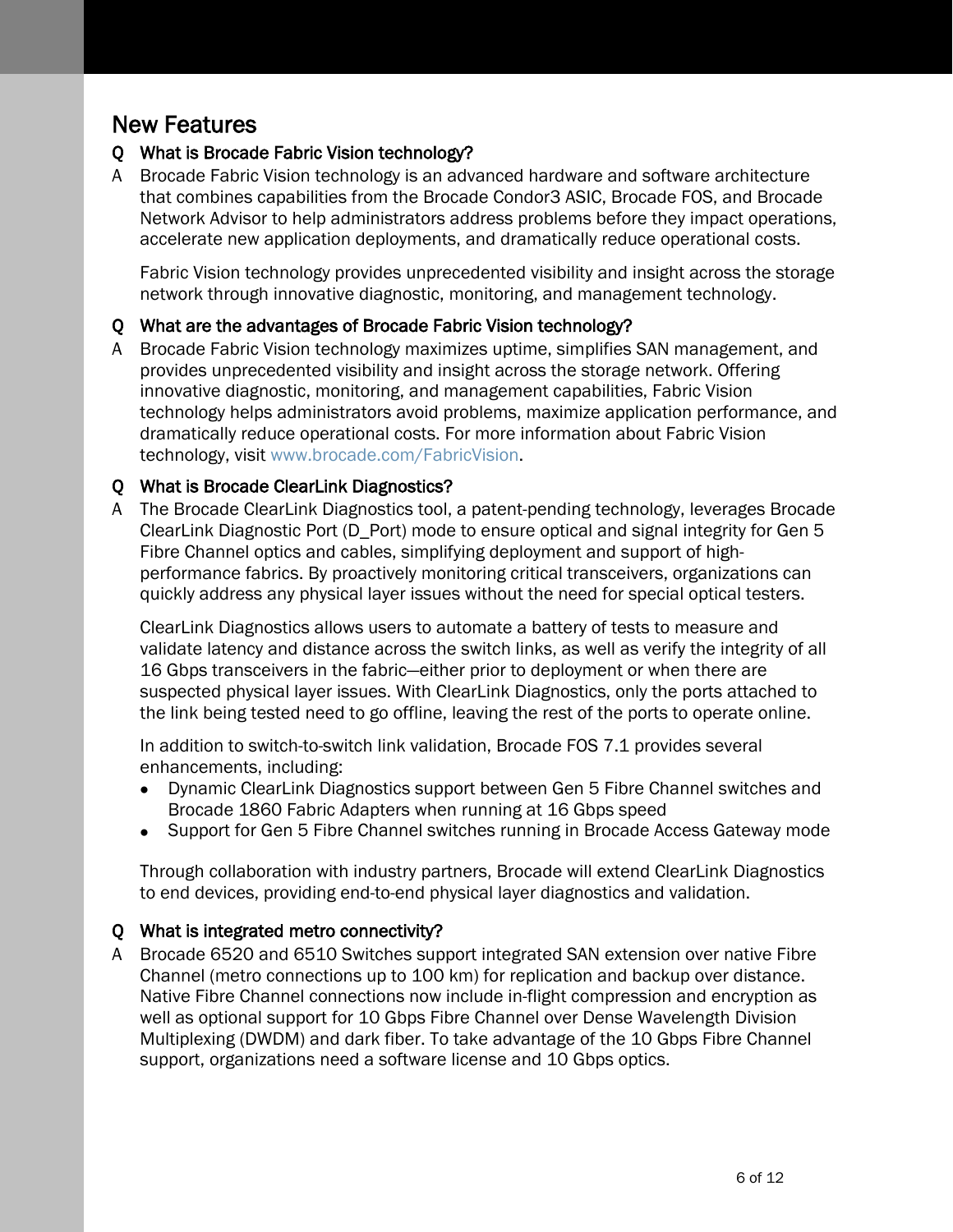#### Q How many ports can be configured on the Brocade 6520 and 6510 for 10 Gbps Fibre Channel support?

A On both the Brocade 6520 and 6510, the first eight ports can be configured to operate at 10 Gbps Fibre Channel for data center connectivity over DWDM.

#### Q What are the benefits of in-flight compression over Inter-Switch Links (ISLs)?

A In-flight compression optimizes network performance within the data center and over longdistance links. Data is compressed at the source and uncompressed at the destination. Performance varies by data type, but Brocade uses an efficient algorithm to generally achieve 2:1 compression with minimal impact on performance. Compression can be used in conjunction with in-flight encryption. In-flight compression is available only on Brocade 6520 and 6510 Switches and Brocade DCX® 8510 Backbone 16 Gbps port blades.

#### Q What are the benefits of in-flight encryption over ISLs?

- A In-flight encryption minimizes the risk of unauthorized access for traffic within the data center and over long-distance links. It is switch-to-switch encryption, not device or dataat-rest encryption. Data is encrypted at the source and decrypted at the destination. Encryption and decryption are performed in hardware using the AES-GCM-256 algorithm, minimizing any impact on performance. Encryption can be used in conjunction with inflight compression. In-flight encryption is available only on Brocade 6520 and 6510 Switches and Brocade DCX 8510 Backbone 16 Gbps port blades, and is complementary to data-at-rest encryption provided by the Brocade Encryption Switch and the Brocade FS8-18 Encryption Blade.
- Q How many ports can be configured on Brocade 6520 and 6510 Switches for in-flight compression and encryption?
- A For in-flight compression and encryption, the following can be configured:
	- Up to sixteen ports at 8 Gbps and up to eight ports at 16 Gbps per Brocade 6520 Switch
	- Up to four ports at 8 Gbps and up to two ports at 16 Gbps per Brocade 6510 Switch

No license is required for this feature.

#### Q How can Dynamic Fabric Provisioning simplify server deployment?

A Dynamic Fabric Provisioning (DFP) allows organizations to eliminate fabric reconfiguration when adding or replacing servers through the virtualization of host World Wide Names (WWNs). It combines Brocade switch and adapter technology to reduce or eliminate the need to modify zoning or Logical Unit Number (LUN) masking. In addition, DFP enables pre-provisioning of virtual WWNs, helping organizations eliminate timeconsuming steps when deploying new equipment or moving devices within a switch. DFP currently requires Brocade adapters in the host.

#### Q How does the Condor3 switching ASIC compare to previous generations?

A The Condor3 ASIC powering the Gen 5 Fibre Channel platforms is the industry's most powerful and efficient switching technology. In addition to 16 Gbps speed, it includes more bandwidth (768 Gbps), faster I/O performance (420 million frames switched per second), more buffers, more functionality (including ClearLink Diagnostics [D\_Port]), inflight encryption and compression, Forward Error Correction (FEC), and higher energy efficiency (less than 1 watt/Gbps).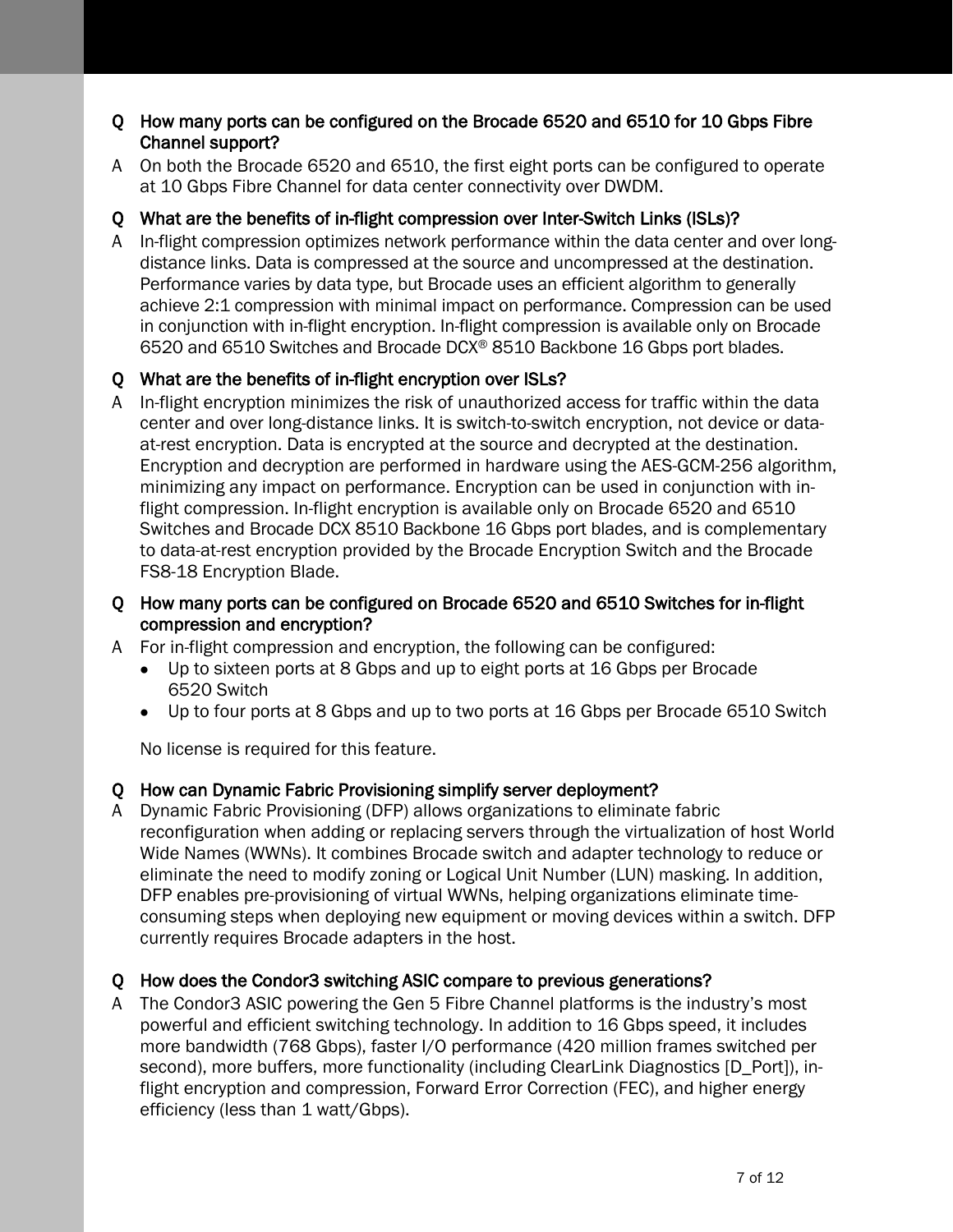#### Q What other enhancements and features are included in Brocade FOS 7.1?

- A Brocade FOS 7.1 includes:
	- ClearLink Diagnostic Port (D Port) enhancements
		- D\_Port support (including auto-configuration support) from Brocade Gen 5 Fibre Channel Host Bus Adapters (HBAs), such as the Brocade 1860 Fabric Adapter, to Brocade Gen 5 Fibre Channel switches
		- D\_Port support on Brocade Access Gateway
		- Other D\_Port extensions: Users can specify the number of frames, frame size, test duration, and more
	- Other Gen 5 Fibre Channel platform RAS enhancements
		- FEC, credit recovery from Brocade 16 Gbps HBAs to 16 Gbps switches (requires Brocade HBA driver 3.2)
	- In-flight encryption and compression enhancements
		- Supports more ports for encryption/compression at reduced speeds
	- Fabric services enhancements
		- FDMI (Fabric Device Management Interface) enhancements
		- Performance optimization on long-distance ISLs
	- FCR enhancements
		- Removes support for Interop mode 2 and Interop mode 3
		- In-flight encryption/compression on EX\_Ports
		- Pathinfo over FCR
		- Credit recovery on EX\_Ports
	- Additional RAS enhancements
		- Bottleneck detection, backend link monitoring, edge hold time, credit recovery RASlog enhancements
		- RASlog management, audit log for CLI, CLI history enhancements
		- SFP monitoring, pathinfo enhancements
	- Access Gateway enhancements (Brocade 6510 and 6505 only)
		- D Port support (16 Gbps only)
		- Credit recovery enhancements (both 8 Gbps and 16 Gbps)
		- FEC support on F\_Ports and N\_Ports (16 Gbps only)
	- Brocade FOS security and user management enhancements
		- TACACS+ support in Brocade FOS
		- LDAP support enhancements, including OpenLDAP support
	- FICON<sup>®</sup> enhancements
		- FICON support for the Brocade 6510

#### Q What other enhancements and diagnostic features are included in Brocade FOS 7.0?

A Brocade FOS 7.0 includes additional RASlog messages for optics failures; Frame Viewer for Class 3 discards; Forward Error Correction (FEC) on ISLs; additional Audit Log support for Brocade Fabric Watch events; user-defined Role-Based Access Control (RBAC) and other security enhancements; the addition of E\_Ports to Top Talkers; and port fencing due to CRC errors, transmission errors, and invalid Traffic Isolation Zones.

#### Q What power management features are included?

A Brocade 6520, 6510, and 6505 Switches support real-time power measurement, providing insight into power consumption in the fabric.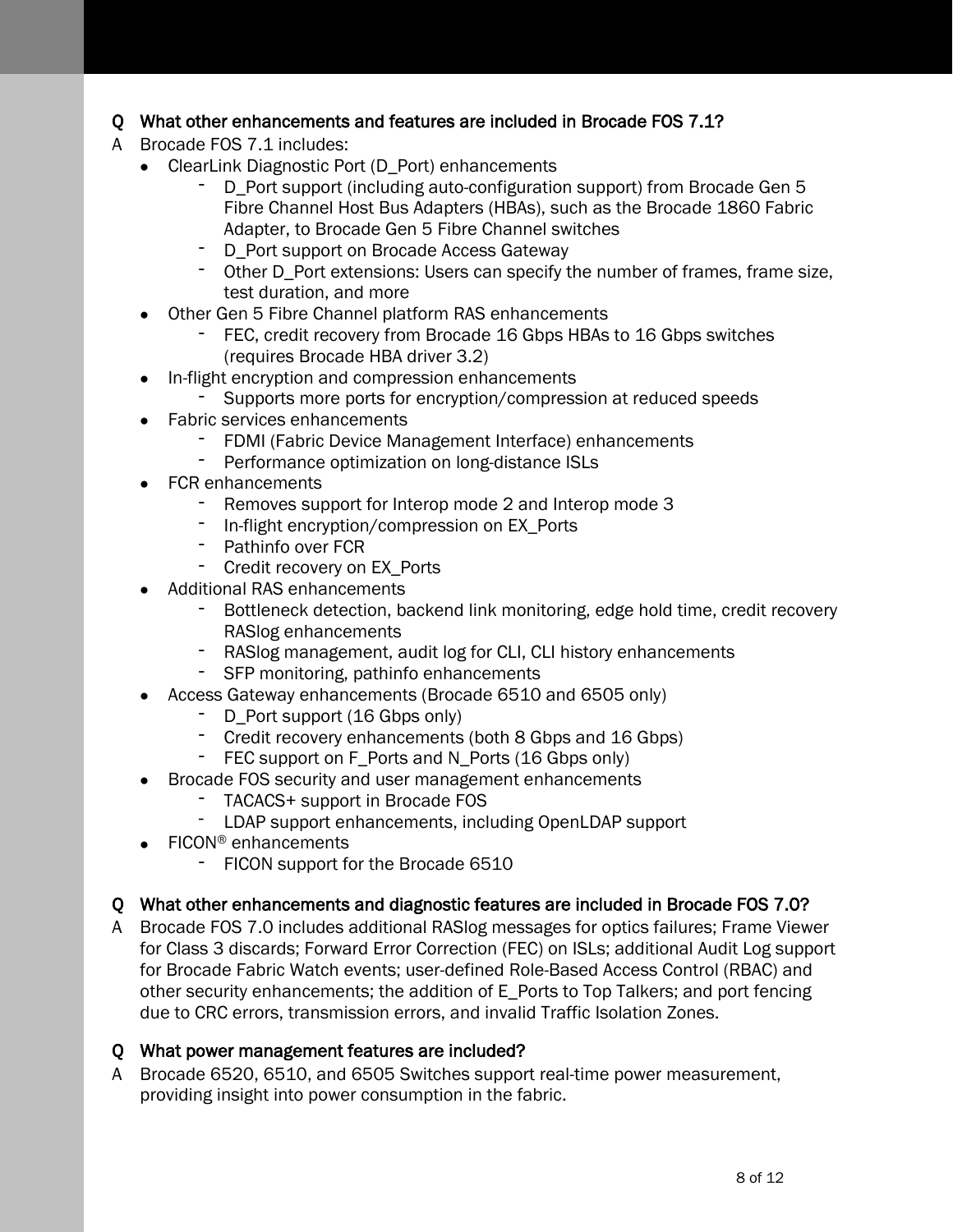# Brocade 6520, 6510, and 6505 Hardware

#### Q Can an existing 8 Gbps Brocade switch be upgraded to 16 Gbps functionality?

A No. An 8 Gbps switch will not support 16 Gbps capabilities.

#### Q What types of encryption are available?

A There are generally two approaches to encryption: data-at-rest and data-in-flight. Data-atrest encryption encrypts the data so that it is stored on the destination disk or tape in an encrypted form. Data-in-flight encryption (Brocade 6520 and 6510 only) encrypts data as it travels between two points in a network. Data is encrypted as it leaves a source port and decrypted as it arrives at the destination port. Technologies that provide encryption for data-in-flight include IPSec and MACsec (802.1AE) for Ethernet, and FC-SP for Fibre Channel. Data-at-rest and data-in-flight encryption are complementary technologies that serve different purposes, and each may be required in order to achieve regulatory compliance.

#### Q Are Brocade Small Form-Factor Pluggables (SFPs) required for the Gen 5 Fibre Channel switches?

A Yes. Brocade 6520, 6510, and 6505 Switches require Brocade-branded SFPs.

#### Q Why do Brocade 6520, 6510, and 6505 Switches require Brocade SFP optics?

A This provides quality control that in turn avoids application downtime. The greater the port speed—especially 16 Gbps—the less tolerance that switches have for out-of-spec wavelengths, which can lead to port failure and application interruption.

#### Q Are supported cable distances affected by 16 Gbps?

A Yes. Supported distances are reduced as Fibre Channel speed increases. See the table below.

| <b>Transceiver</b><br>Type | Form<br>Factor | <b>Speed</b> | <b>Multi-Mode Maximum Distance</b> |                 |                 |       | <b>Single Mode</b><br><b>Maximum Distance</b> |
|----------------------------|----------------|--------------|------------------------------------|-----------------|-----------------|-------|-----------------------------------------------|
|                            |                |              | OM1                                | OM <sub>2</sub> | OM <sub>3</sub> | OM4   | $9 \mu m$                                     |
| SWL                        | SFP+           | 16 Gbps      | 15 <sub>m</sub>                    | 35 <sub>m</sub> | 100 m           | 125 m |                                               |
|                            | SFP+           | 10 Gbps      | 33 m                               | 82 m            | 300 m           | 550 m | Not applicable                                |
|                            | SFP+           | 8 Gbps       | 21 <sub>m</sub>                    | 50 m            | 150 m           | 190 m |                                               |
| <b>LWL</b>                 | SFP+           | 16 Gbps      |                                    |                 |                 |       | <b>10 km</b>                                  |
|                            | SFP+           | 10 Gbps      | Not applicable                     |                 |                 |       | 10 km                                         |
|                            | SFP+           | 8 Gbps       |                                    |                 |                 |       | 10 km, 25 km                                  |
| <b>ELWL</b>                | SFP+           | 16 Gbps      | Not applicable                     |                 |                 |       | 10 km, 25 km                                  |

#### Link Distance with Speed and Fiber Type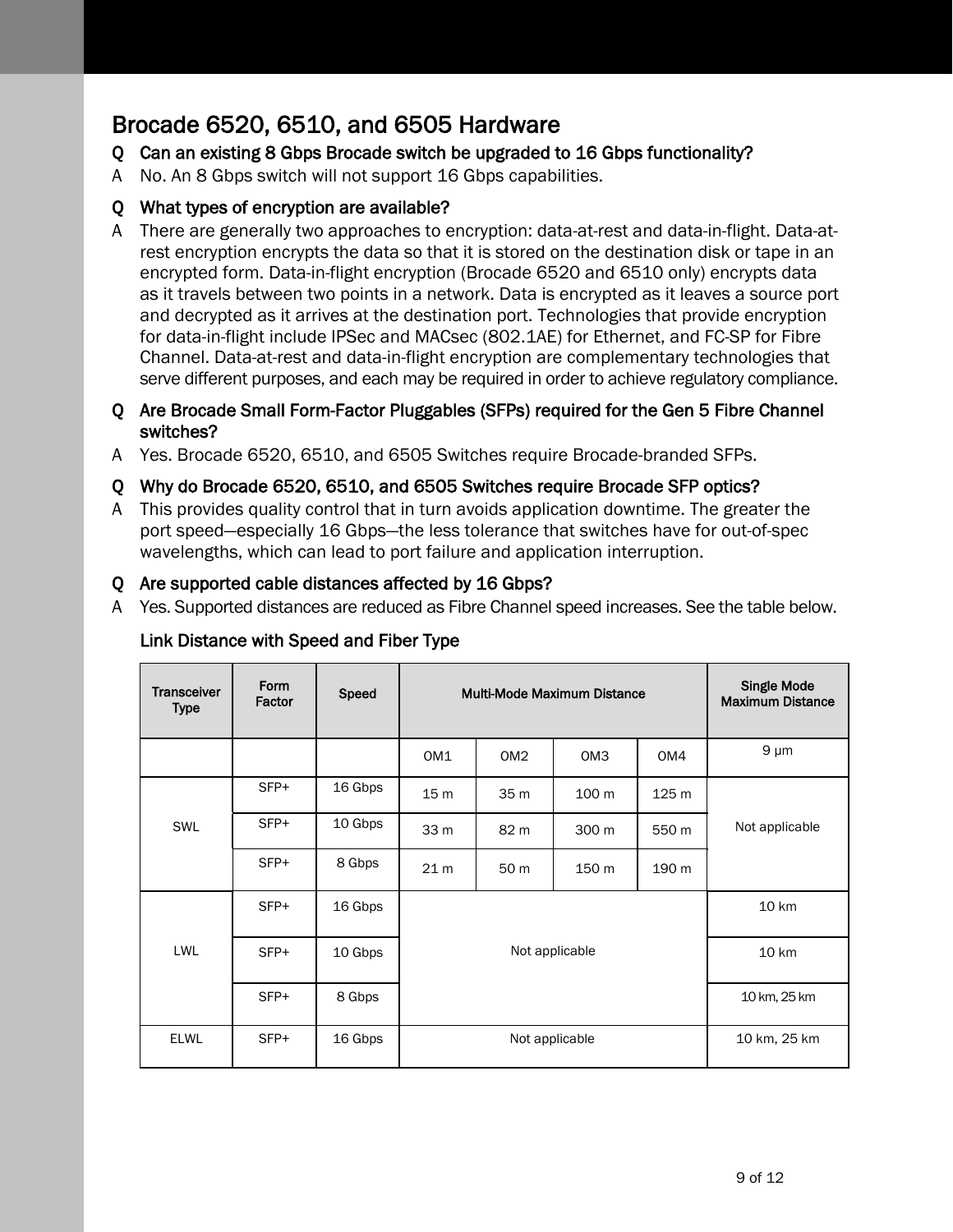#### Q Will Brocade 6520, 6510, and 6505 Switches work with existing firmware versions in current fabrics?

A Brocade 6520 Switches require Brocade FOS 7.1 or higher. Brocade 6510 Switches require Brocade FOS 7.0 or higher. Brocade 6505 Switches require Brocade FOS 7.0.1 or higher. Brocade 6520, 6510, and 6505 Switches are compatible with all 8 Gbps platforms and 4 Gbps platforms operating with the appropriate firmware. All other legacy devices running prior versions of Brocade FOS are supported only through Fibre Channel routing. For complete support information, please refer to the respective Brocade FOS release notes.

#### Q Can Brocade 6520, 6510, or 6505 Switches be connected to legacy McDATA devices?

A Connecting Brocade 6520, 6510, or 6505 Switches to legacy McDATA devices is supported only through Fibre Channel routing.

# Brocade 6520, 6510, and 6505 Software

#### Q What optional software licenses are available for the Brocade 6520 Switch?

A Optional value-add licenses for the Brocade 6520 include: Integrated Routing, 10 Gbps Fibre Channel extension, Ports on Demand (PoD), Brocade Advanced Performance Monitoring, Brocade Extended Fabrics, Brocade Fabric Watch, and Brocade ISL Trunking. Brocade Server Application Optimization (SAO) and Brocade Adaptive Networking are now included as part of Brocade FOS 7.1, so no software license is required for these features on the Brocade 6520.

#### Q What optional software licenses are available for the Brocade 6510 Switch?

A Optional value-add licenses for the Brocade 6510 include Integrated Routing, FICON CUP, 10 Gbps Fibre Channel extension, Ports on Demand (PoD), Brocade Adaptive Networking, Brocade Advanced Performance Monitoring, Brocade Extended Fabrics, Brocade Fabric Watch, Brocade Server Application Optimization (SAO), and Brocade ISL Trunking.

#### Q What optional software licenses are available for the Brocade 6505 Switch?

A Optional value-add licenses for the Brocade 6505 include Ports on Demand (PoD), Brocade Adaptive Networking, Brocade Advanced Performance Monitoring, Brocade Extended Fabrics, Brocade Fabric Watch, Brocade Server Application Optimization (SAO), and Brocade ISL Trunking.

#### Q What key SAN management capabilities are provided by Brocade Network Advisor?

A Brocade Network Advisor provides comprehensive management of data center SAN fabrics, including configuration, monitoring, diagnostics, best-practices validation, and management of Brocade DCX 8510 Backbones, Brocade DCX Backbones, Brocade SAN directors and SAN switches (including Brocade Gen 5 Fibre Channel platforms), Host Bus Adapters (HBAs), and Converged Network Adapters (CNAs).

Brocade Network Advisor also provides out-of-the-box support for leading data center management solutions from IBM, HP, and EMC, as well as seamless support for leading hypervisors from VMware and Microsoft.

#### Q What other simplified management tools are available for Brocade 6520, 6510, and 6505 Switches?

A Brocade 6520, 6510, and 6505 Switches support EZSwitchSetup for intuitive "plug-andplay" deployment.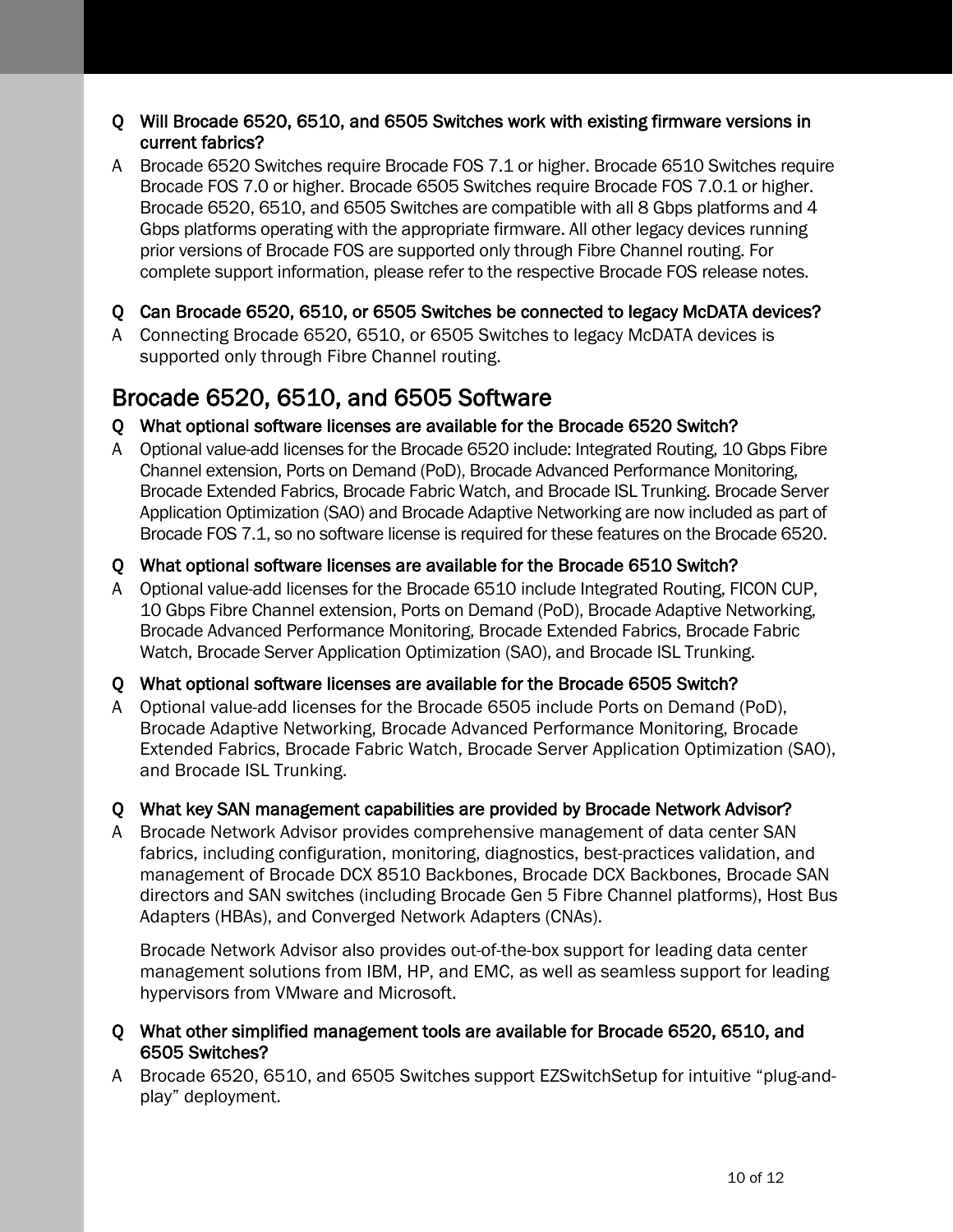#### Q What is Brocade Access Gateway mode?

A Brocade Access Gateway mode can make a switch appear transparent to hosts or the network fabric. With a switch configured in Access Gateway mode, F\_Ports connect to the fabric as N\_Ports rather than E\_Ports. This allows more hosts (and VMs) to access the fabric without increasing the number of switches—thereby simplifying configuration and reducing the number of Domain IDs to manage. Access Gateway enhancements include Brocade Frame-based Trunking, QoS, ClearLink Diagnostic Ports (D\_Ports), FEC, and interoperability with multivendor fabrics. Refer to Brocade FOS release notes for additional Access Gateway enhancements.

#### Q What switches support Access Gateway mode?

A Brocade 6510, 6505, 5100, and 300 Switches, as well as Brocade 50xx and 40xx Blade Server Switches support Access Gateway mode. Brocade Access Gateway mode is not supported on the Brocade 6520.

#### Q Do I need a license to utilize Brocade Virtual Fabrics features?

A No. Brocade Virtual Fabrics capabilities for the Brocade 6520 and 6510 Switches are included as part of the base Brocade FOS software (not supported on the Brocade 6505).

# Brocade 6510 Mainframe Support

#### Q What do mainframe environments gain by using Brocade 6510 Switches?

- A Brocade 6510 Switches provide significant value for System z environments, including:
	- Users can immediately capitalize on 16 Gbps connectivity for System z. The Brocade 6510 Switch delivers 48 ports at full 16 Gbps speed without oversubscription.
	- At 0.14 watt/Gbps, the Brocade 6510 Switch frees up limited power and cooling resources to support more mainframe and storage equipment.
	- Brocade Virtual Fabrics capabilities allow data centers supporting both open systems and System z to logically partition a switch and SAN fabric into Fibre Channel and FICON environments. This enables the data center to reduce network infrastructure costs and improve return on investments, while keeping Fibre Channel and FICON management and traffic flows separate.
	- For data replication and backup over distance, the combination of Brocade 6510 and Brocade 7800 Extension Switches provides powerful extension capabilities that include disk-write acceleration over extended Fibre Channel and FCIP links (called Fast Write), FICON Tape Pipelining to accelerate tape reads and writes, and FICON Global Mirror Disk Emulation to accelerate disk reads when using IBM Global Mirror.
	- Brocade Top Talkers and Adaptive Networking capabilities help optimize FICON environments and application service levels.